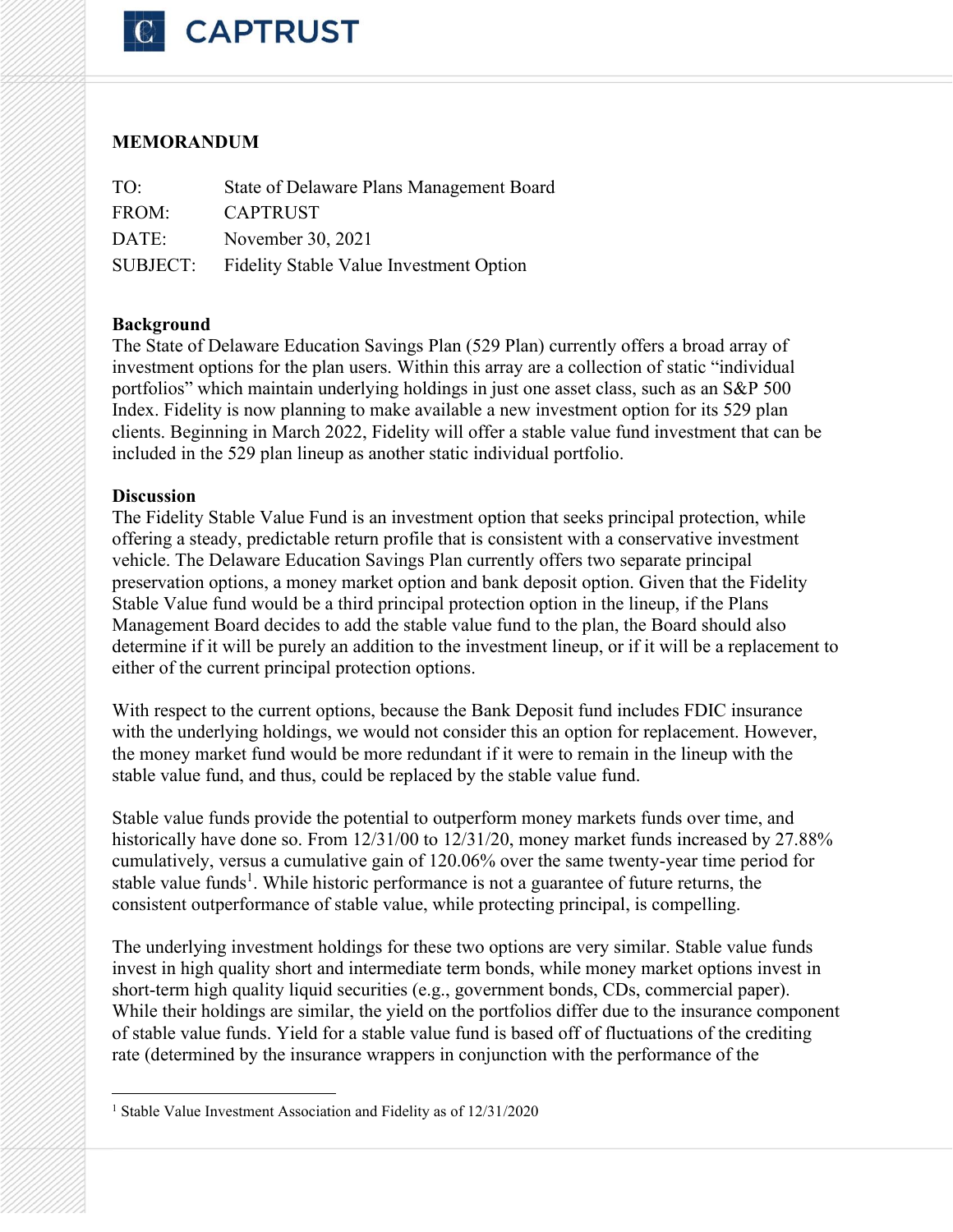

underlying holdings). Yield of a money market portfolio, on the other hand, is purely based on the fluctuations of short-term interest rates.

The fee structure for these two investments is slightly different but has the same ultimate cost. The total fee for the Fidelity Stable Value fund is 58 bps  $(30 \text{ bps fund} + 15 \text{ bps wrap} + 8 \text{ bps}$ program + 5 bps admin). For the current money market fund, the total fee is also 58 bps (38 bps fund  $+15$  bps program  $+5$  admin). Given the return profile of stable value, our expectation is that the stable value fund would return net of fees roughly 0.50% - 1.00% yield at inception. This would be higher than current money market rates, which average between 0.00% - 0.25%.

In a market environment where rates are continuously rising, there would also be an increase in the stable value fund crediting rates, though they would be expected to lag the market. These rising rates would negatively impact the market to book ratio for the portfolio; however, participants would still benefit with the increase in yield and the rising crediting rates. In rising rate environments, short-term interest rate movements would benefit money market funds, however, over longer term periods, the stable value fund should return more (given its higher interest rate risk exposure).

The duration for this fund would be targeted between 1.5 to 3.0 years (currently, the portfolio has a duration of 2.97). The portfolio benchmark would be the Bloomberg Barclays 1-3 and 1-5 Government Credit index. The portfolio would be managed by three different managers; Dave Deblase (26 years of experience), Rob Galusza (36 years of experience) and Julian Potenza (17 years of experience).

For liquidity, in the event that the plan decides to remove the stable value fund, the plan must notify Fidelity ahead of time. Fidelity would ensure an orderly liquidation of the assets to protect the remaining investors in the portfolio. During this time, plan participants would still have the ability to buy or sell the portfolio at book value.

#### **Monitoring**

If a stable value fund is incorporated into the 529 plan, the Investment Committee will have a responsibility to monitor the investment ongoing, similar to the monitoring of the current investment lineup options. In monitoring the fund, the Investment Committee should consider criteria, including, but not limited to, the following:

- financial strength of the guarantors of the insurance wrappers as determined by a nationally recognized statistical rating organization;
- current interest rates;
- current portfolio yield;
- average holding credit quality;
- current crediting rate;
- contract liquidity provisions
- fund effective duration; and
- current market to book value ratio.